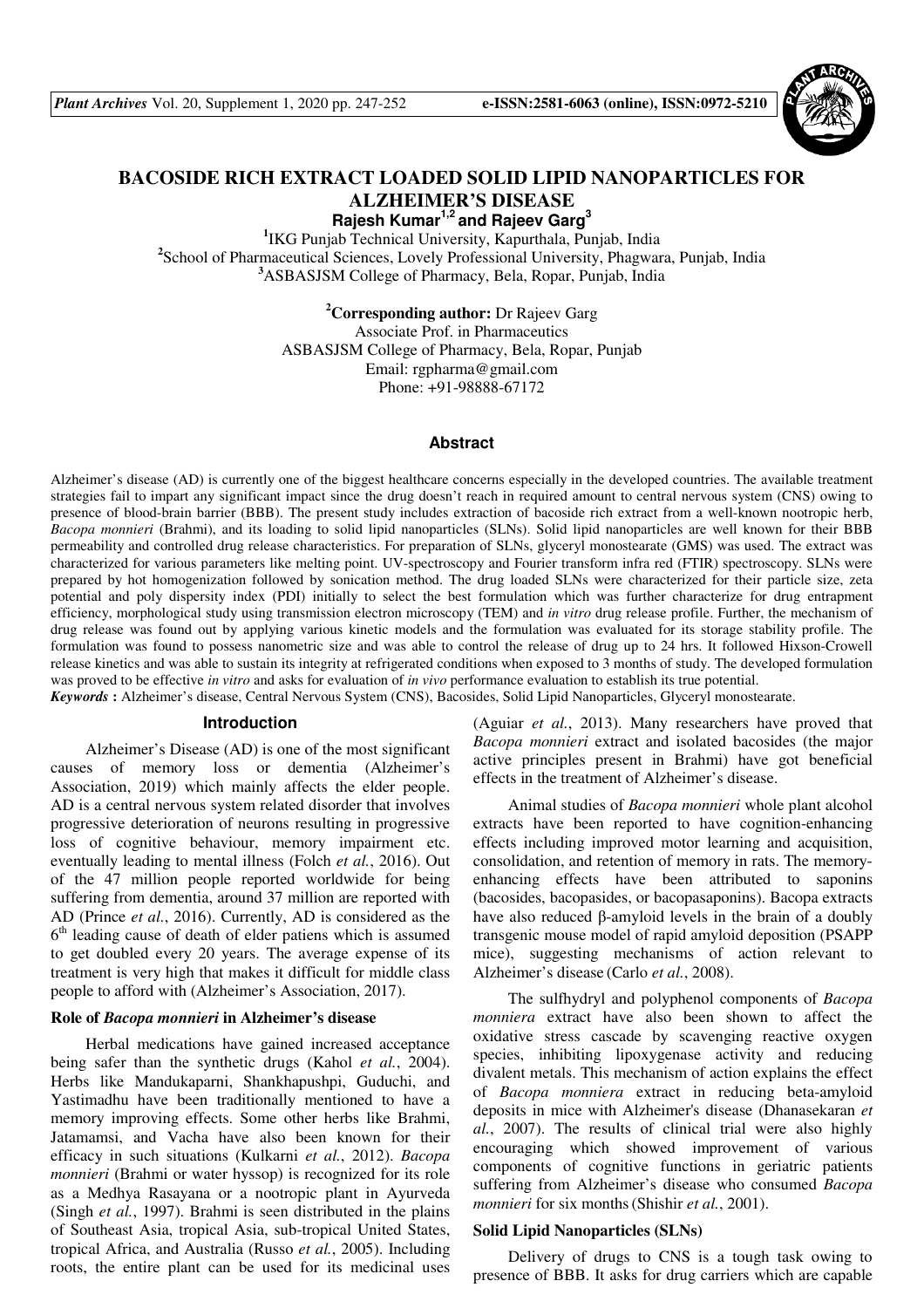of taking drug molecules across the barrier to CNS. Solid lipid nanoparticles (SLNs) by virtue of their surface functionalization (Luo *et al.*, 2006) neutral lipid character and nanoscale particle size, can effectively transport a delivery package across the BBB and into the brain tissue. SLNs have shown a great promise for reaching the goal of controlled and site-specific drug delivery and hence have attracted wide attention of researchers around the globe (Xu *et al.*, 2009). In addition to that, they offer drug targeting, avoidance of carrier associated biotoxicity, biodegradation and easy large-scale production (Piazzinia *et al.*, 2019).

In this study, SLNs were prepared using a lipid glyceryl monostearate and then loaded with bacoside-A rich extract. SLNs were prepared using hot homogenization technique followed by sonication. The prepared SLNs were characterized and on the basis of preliminary results of particle size and zeta potential, the best formulation was selected for further characterization to evaluate its *in-vitro* performance.

### **Materials and Methods**

### **Materials**

Fresh aerial parts of *Bacopa monniera* plant were collected from Una (Himachal Pradesh) and got authenticated from Central Council for Research in Ayurveda & Siddha, Tamil Naidu. The Bacoside A was a generous gift from Prof (Dr) Ikhlas A. Khan, School of Pharmacy, Mississippi University, USA. All the other chemicals were of analytical grade.

### **Extraction Procedure**

The aerial parts of the plant were used for extraction. Collected plant parts were dried and crushed to make powder**.** The extraction process was carried out using a reported procedure (Kahol *et al.*, 2004) The percentage yield was calculated using given formula:

Percentage yield = Weight of crude 
$$
\frac{\text{extract}}{\text{weight}}
$$
 of dried plant ×100

....(1)



**Fig. 1:** Extraction procedure for *Bacopa monnieri*

# **Characterization of extract**

## **Melting point**

The melting point was determined by filling the extract into capillary tube sealed at one end at a height of 3 mm from the closed end. The capillary was then introduced into the digital melting point apparatus**.** The temperature at which the extract melted was noted down.

### **FTIR studies**

FTIR spectrum of obtained bacoside-A rich extract was recorded by scanning the sample over a wavelength region of 4000 to 400 cm-1. The procedure consisted potassium bromide (KBr) pellet method. The spectrum so obtained was compared with reported spectrum of marker compound (Gohel *et al.*, 2016).

### **Determination of Saponin content**

Saponin content was determined by double solvent extraction gravimetric method (Mbagwu *et al.*, 2010).

The % saponin content was calculated using the formula given below-

$$
\% \text{Saponins} = (W2 - W1) \times \frac{100}{\text{Weight of Sample}} \times 1 \qquad \dots (2)
$$

where  $W1$  = Weight of evaporating dish;  $W2$  = Weight of dish + sample

#### **Calibration curve**

A reported procedure with slight modifications was followed for the calibration curve of the bacoside rich extract (Deshpande SG *et al.*, 2014). Methanol was used for the calibration curve and dilutions ranging from 50-500 µg/ml were made. The solution was scanned on UV spectrophotometer and  $\lambda_{\text{max}}$  was noted down.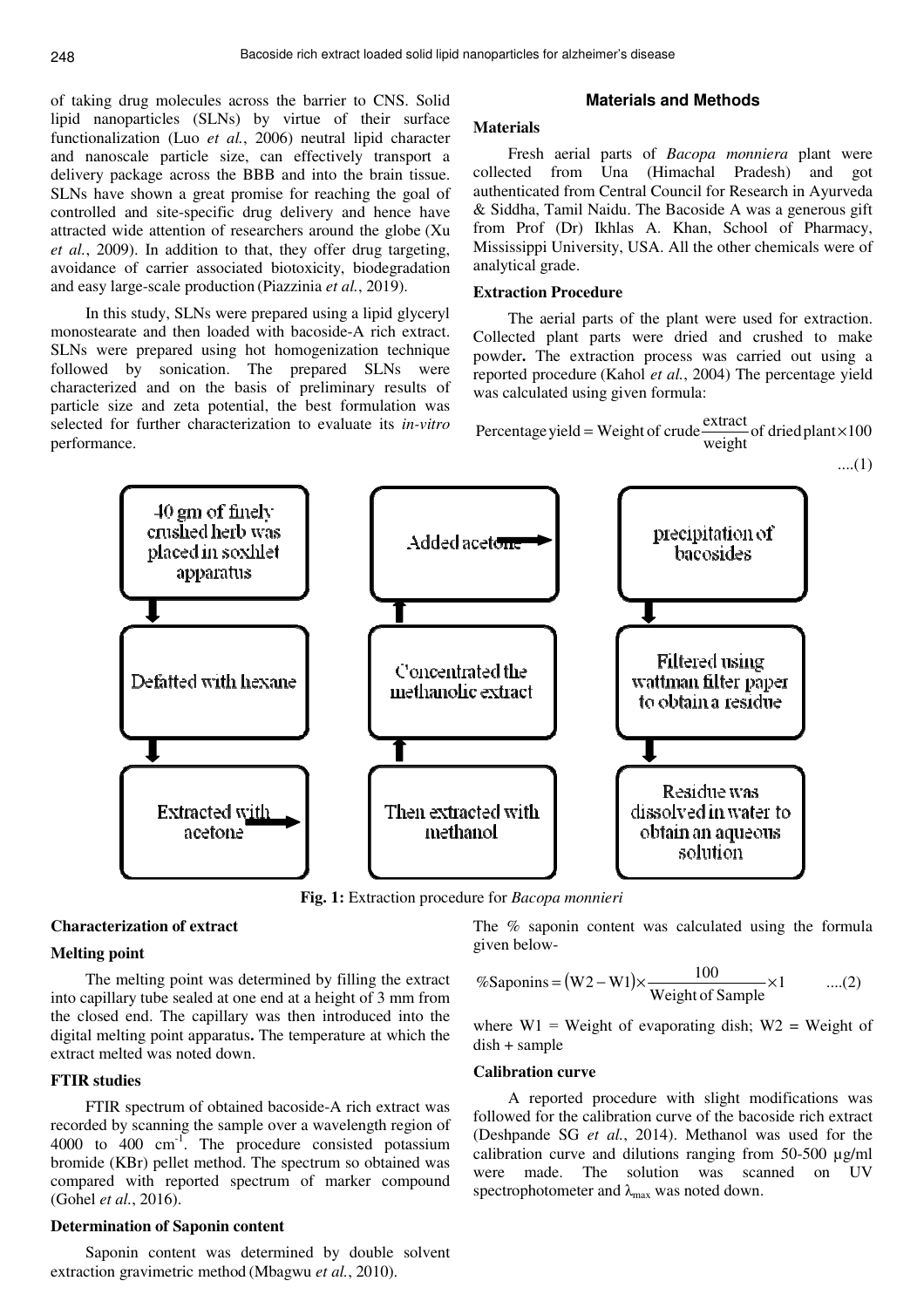### **Preparation of Solid Lipid Nanoparticles**

# **Preparation by hot homogenization followed by sonication**

Bacoside-A rich extract (methanolic), glyceryl mono stearate and soya lecithin were dissolved in 20 mL mixture of chloroform and methanol. Organic solvents were completely removed using a rotaevaporator and drug embedded lipid layer was melted by heating at 5°C above melting point of

**Table 1:** Composition of prepared SLN formulations

the lipid. Poloxamer 188 was dissolved in distilled water heated to the same temperature as that of oil phase to prepare an aqueous solution. Aqueous phase was added to the oil phase and then the homogenization was carried out at 11,000 rpm for 3 minutes. This hot oil in water emulsion was ulrasonicated for 2 minutes. Solid lipid nanoparticles were obtained by allowing hot nanoemulsion to cool to room temperature (Thatipamula R *et al.*, 2012).

| Chemicals                    | <b>Formulations</b> |         |         |         |  |  |  |
|------------------------------|---------------------|---------|---------|---------|--|--|--|
|                              | $GMS-1$             | $GMS-2$ | $GMS-3$ | $GMS-4$ |  |  |  |
| Bacoside A rich extract (mg) | 40                  | 40      | 40      | 40      |  |  |  |
| Glyceryl monostearate (mg)   | 450                 | 600     | 300     | 450     |  |  |  |
| Soya lecithin (mg)           | 150                 | 300     | 300     | 300     |  |  |  |
| Poloxomer F-68 (mg)          |                     |         |         |         |  |  |  |
| Chloroform: methanol (ml)    | 20:5                | 20:5    | 20:5    | 20:5    |  |  |  |
| Water (ml)                   | 30                  | 30      | 30      | 30      |  |  |  |

#### **Characterization of nanoparticles**

### **Particle size and zeta potential determination**

The prepared nanoparticles were evaluated for particle size using photon correlation spectroscopy based on dynamic light scattering technique using Malvern Zeta sizer. Zeta potential was also measured with Zeta sizer using the principle of electrophoretic mobility under an electric field. The best formulation was selected based on the observed particle size analysis and was subjected to further characterization.

### **Transmission electron microscopy** (**TEM**)

Morphology of the prepared nanoparticles was observed by Transmission Electron Microscopy (TEM). Drug loaded SLNs (optimized) were diluted with distilled water, sonicated and a few drops were placed on Cu grid to place it in sample holder for capturing the images of formulated nanoparticles.

#### **Drug Entrapment Efficiency**

The percentage of entrapped bacoside A rich extract was determined spectrophotometrically at detected wavelength. After centrifugation of the aqueous suspension at 15000 rpm for 15 minutes, amount of the free drug was detected in the supernatant and the amount of entrapped drug was determined as a result of initial drug minus free drug. The entrapment efficiency can be calculated using the given formula (Raina *et al.*, 2017).

$$
Entropy Entrapment Efficiency (EE\%) = \frac{[Total drug - Free drug in superna tan t]}{Total drug} \times 100
$$

### *In vitro* **drug release study**

*In vitro* drug release study was carried out for 24 hours using phosphate buffer pH 7.4 as dissolution medium. The study was performed by incubating 10 ml of formulation (placed in a small cylinder fitted with 12000 Da cellophane membrane at the bottom) in 50 ml of aqueous buffer pH 7.4 at 37°C with continuous stirring on magnetic stirrer. Samples (2 mL) were withdrawn periodically. Equal volume of medium was replaced after each withdrawal. The withdrawn samples were then analyzed for the amount of drug released by measuring absorbance using UV spectrophotometer. The study was carried out in triplicate (Makwana *et al.*, 2015) and on the basis of obtained results, optimized formulation from was selected and characterized further.

### **Drug Release Kinetics**

An appropriate drug release test is required to characterize the drug product and ensure batch-to-batch reproducibility and consistent pharmacological/biological activity. The dissolution data were analyzed on the basis of zero-order model (cumulative amount of drug released vs time), first-order rate (log cumulative amount of drug remaining vs time), Higuchi model (cumulative amount of drug released vs square root of time), Korsmeyer-Peppas model (log cumulative amount of drug released vs log of time) and Hixon-Crowell. The correlation coefficient  $(R^2)$  for each rate order was calculated (Perge *et al.*, 2012).

#### **Stability studies**

The optimized SLN formulation was divided into 2 parts and stored in a refrigerator (i.e. at 2-8°C) and at 25°C/65% RH respectively to assess the storage stability of optimized formulation and ascertain the required storage conditions. Samples were periodically withdrawn for 3 months and examined for their particle size and drug entrapment efficiency (Dhawan *et al.*, 2011).

### **Results and Discussion**

#### **Bacoside rich extract yield**

Percentage Yield = 
$$
\frac{\text{Weight of crude extract}}{\text{Weight of dried plant}} \times 100
$$

# where,

Weight of crude extract **=** 3.3 g Weight of dried plant powder  $= 40 g$ 

So, percentage yield was found to be 8**.**25%

# **Characterization of bacoside rich extract**

**Melting point:** The melting point of Bacoside A rich extract was found to be  $254^{\circ}$ C in comparison to reported melting point of 250°C (Kahol *et al.*, 2004).

**FTIR studies:** The FTIR spectrum of bacoside A rich extract showed bands at  $3365.5$  cm<sup>-1</sup> (hydroxy group), 2935.16 (alkane), 1614.7 (ketone), 1429.15 (double bond), 1281.17 (ether), 1094.7 (ether linkage) respectively, which were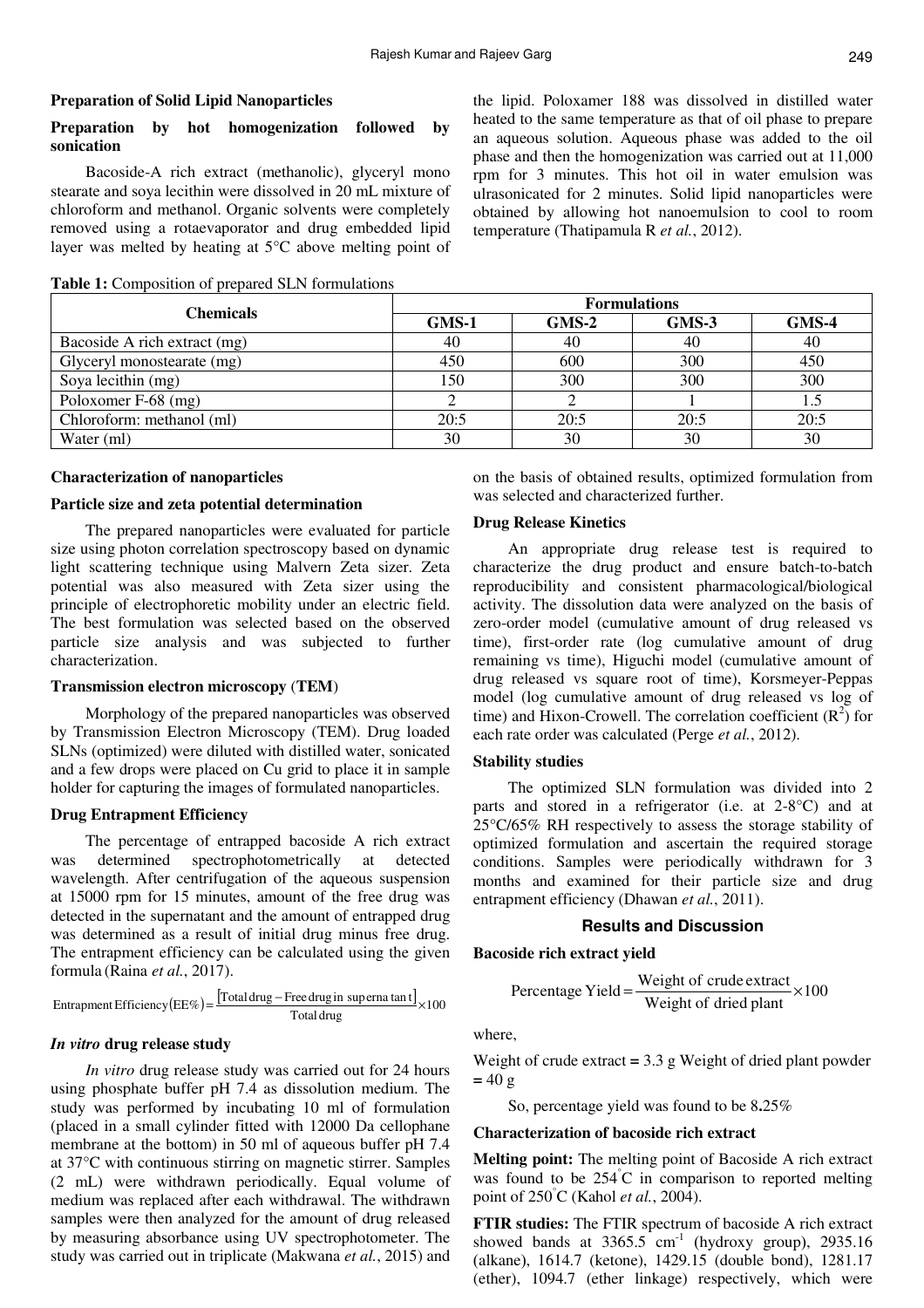almost identical with the bands of functional groups present in reported spectrum of bacoside A marker (Gohel *et al.*, 2016).

### **Determination of Saponin content**

$$
\% \text{Saponins} = \frac{W_2 - W_1}{\text{Weight of Sample}} \times 100
$$

where  $W1$  = Weight of evaporating dish;  $W2$  = Weight of dish + sample

# **Saponins in Crude Drug**

%Saponins = 
$$
\frac{66.195 - 66.050}{2} \times \frac{100}{1}
$$

$$
\%Saponins = \frac{0.145}{2} \times \frac{100}{1}
$$

$$
\% \text{ Saponins} = 0.0725 \times 100 = 7.25\%
$$

*Saponins in bacoside A rich extract*

%Saponins = 
$$
\frac{66.367 - 66.072}{2} \times \frac{100}{1}
$$

$$
\%Saponins = \frac{0.295}{2} \times \frac{100}{1}
$$

% Saponins =  $0.1475 \times 100 = 14.75\%$ 

The percentage yield obtained for the saponin content in crude drug and bacoside A rich extract were 7.25% and 14.75% respectively. This difference was almost double due to concentration of saponins in bacoside rich extract.

**Calibration curve:** Calibration curve of bacoside A rich extract was prepared to know the straight-line equation which was further used for estimating the drug release from prepared formulations. The calibration curve along with straight line equation are given in Fig. 2 below.



**Fig. 2:** Calibraton curve of Bacoside-A rich extract

### **Characterization of nanoparticles**

All the prepared formulations were characterized for their particle size analysis. However, only one formulation was having particle size in nanometric range whereas the remaining formulations possessed µm range. The average particle size of GMS-3 was found to be less than 200 nm (180.2 nm). Increase in lipid content was found to exhibit greater particle size probably due to reduction in homogenization efficiency with increasing dispersed lipid phase. So, the best formulation (GMS-3) was selected for further studies.

#### **Zeta Potential and PDI**

The results of zeta potential and PDI are given in table below. The optimized formulation possessed a zeta potential of -10.4 mV and PDI of 0.350 which was quite convincing.

**Table 2:** Particle size, PDI and zeta potential of drug loaded formulation

| Sr. No. | <b>Formulation</b> | Mean particle diameter<br>(nm) | Zeta potential<br>(mV) | Polydispersity<br>index (PDI) |  |  |
|---------|--------------------|--------------------------------|------------------------|-------------------------------|--|--|
|         | GMS-3              | 180.2                          | $-10.4$                | 0.350                         |  |  |

#### **Transmission electron microscopy** *(***TEM)**

The TEM images indicated that the Bacoside A loaded solid lipid nanoparticles were in nanometric range (below 200 nm) and spherical and elongated in shape. TEM image of individual particles clearly revealed the shape with irregular surfaces.

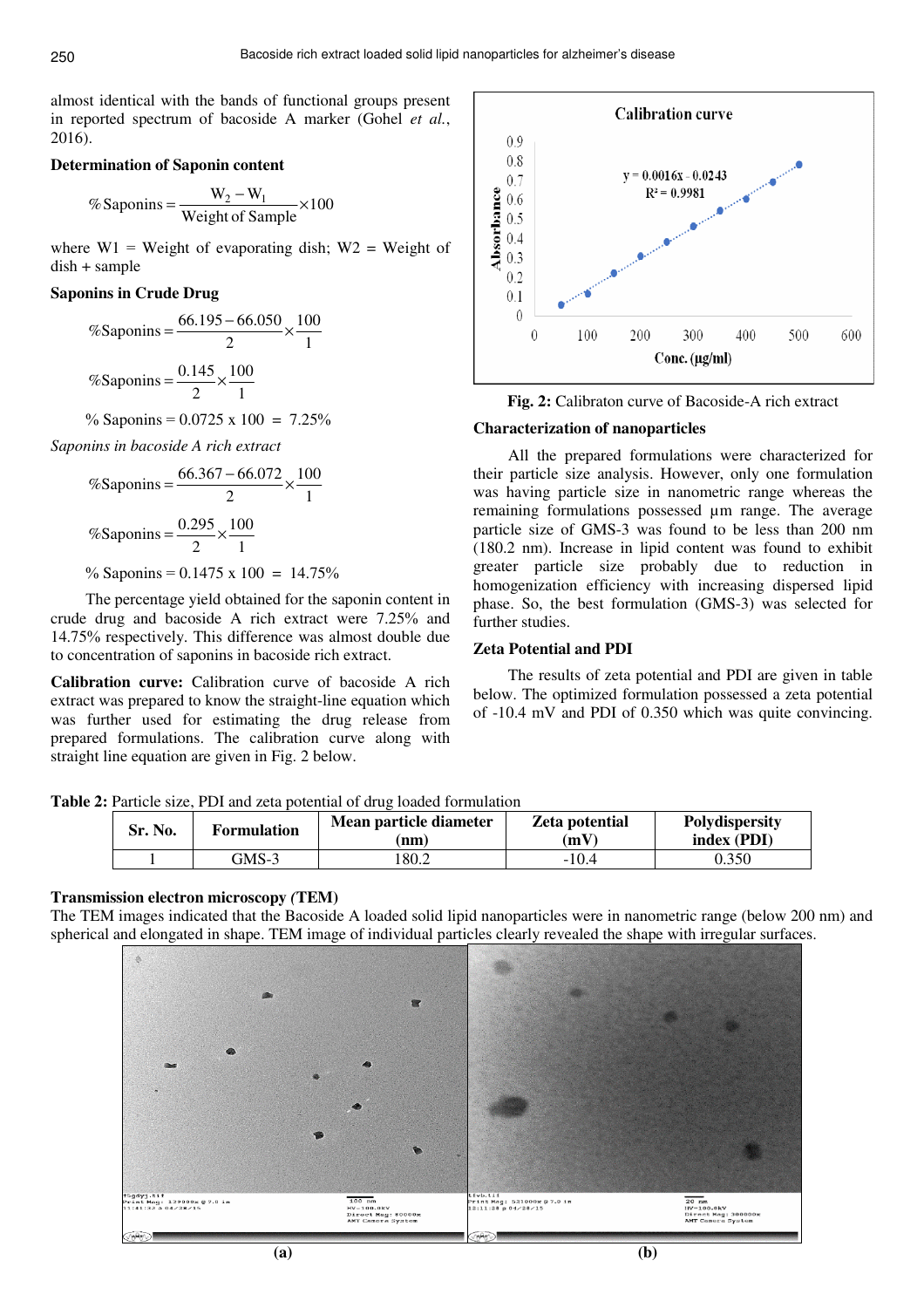



#### **Drug entrapment efficiency**

The drug entrapment efficiency of solid lipid nanoparticles was found to be  $81.9 \pm 2.74$  for formulation GMS-3.

### *In vitro* **drug release study**

Cumulative amount of drug release was plotted against time in order to construct release profile (formulation GMS-3). An initial rapid release was observed followed by slower release rate. The initial burst rate may be due to desorption of drug associated with the surface of nanoparticles and the slow release in the later stage was attributed to the fact that solubilized drug can only be released slowly from the lipid matrices due to dissolution and diffusion. The formulation was able to release the drug up to 24 hrs at a sustained rate.



**Fig. 4:** Cumulative % drug release profile of formulation GMS-3

## **Drug release kinetics**

The *in vitro* dissolution data of selected formulation was subjected to goodness of fit test by linear regression

analysis according to zero-order, first-order kinetic equations, Higuchi model, Korsmeyer-Peppas and Hixson-Crowell models to assess the mechanism of drug release. The formulations GMS-3 followed Hixson-Crowell dissolution model which meant that the release of drug from the formulation was significantly affected by change in surface area during the process of dissolution (Perge L *et al.*, 2012).



**Fig. 5.** Drug release kinetics for formulation GMS-3

#### **Stability studies**

The formulation stored in refrigerated conditions didn't exhibit any significant change in their particle size and drug entrapment efficiency after 3 months of storage, however, the formulation stored at higher temperature and humidity (25°C+65% RH) showed a significant increase in particle size from nanometer range to micrometer range in association with a significant decrease in drug entrapment efficiency which indicated the optimum conditions of prepared formulations. The results of the stability studies are summarized in **table 3** below.

|  | <b>Table 3:</b> Various parameters of the optimized formulation analysed during stability studies |  |
|--|---------------------------------------------------------------------------------------------------|--|
|  |                                                                                                   |  |

|                               | <b>Stability time points in months</b> |       |       |       |                         |       |       |       |
|-------------------------------|----------------------------------------|-------|-------|-------|-------------------------|-------|-------|-------|
|                               |                                        |       |       |       |                         |       |       |       |
| <b>Parameters</b>             | <b>Formulation GMS-3</b>               |       |       |       |                         |       |       |       |
|                               | <b>Refrigerated conditions</b>         |       |       |       | $25^{\circ}C + 65\%$ RH |       |       |       |
| Particle size (nm)            | 180                                    | 184   | 191   | 201   | 180                     | 789   | 1047  | 1503  |
| Entrapment efficiency $(\% )$ | 81.90                                  | 79.02 | 77.82 | 76.11 | 81.90                   | 69.94 | 57.65 | 43.47 |